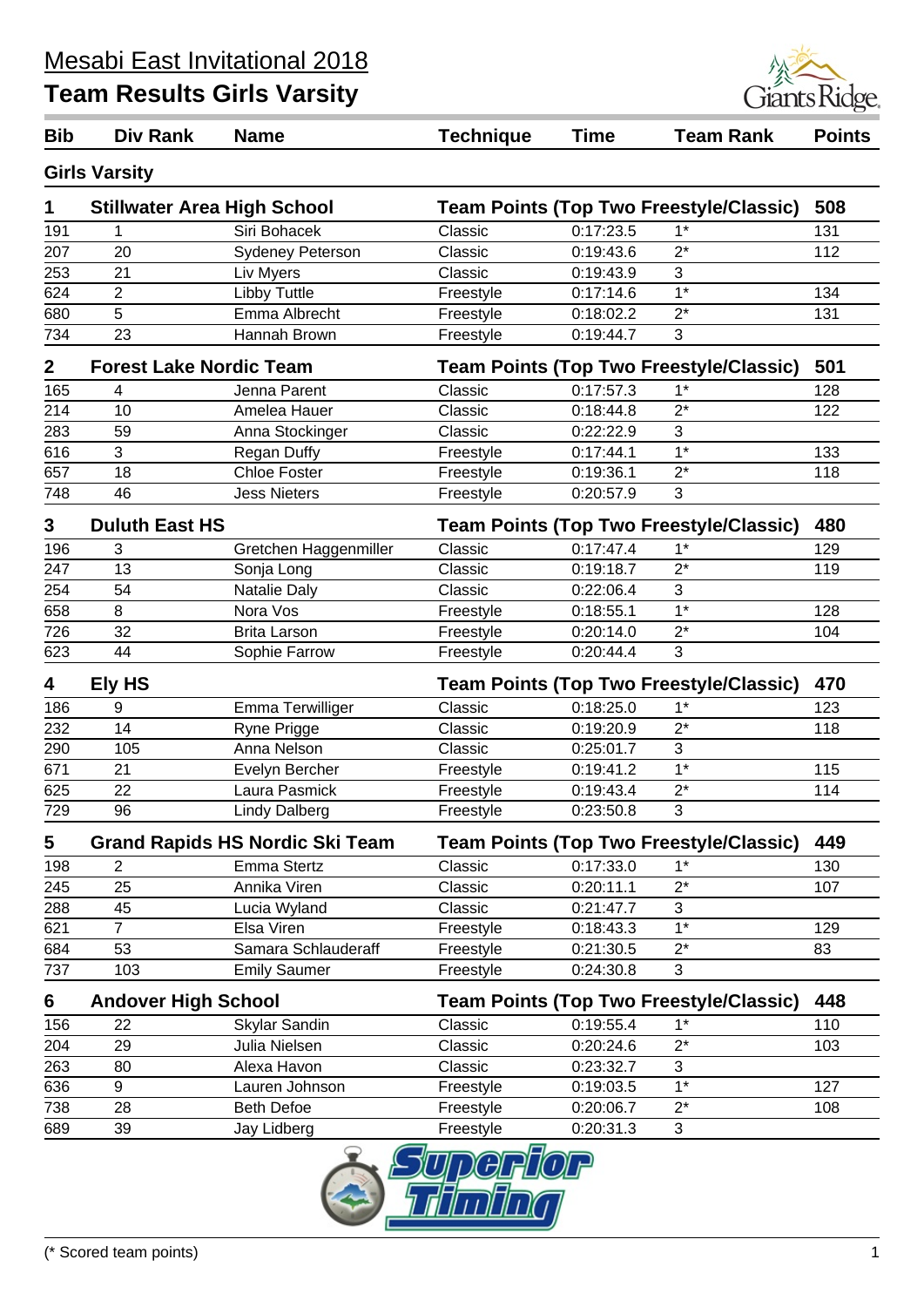| <b>Bib</b> | Div Rank                       | <b>Name</b>                       | <b>Technique</b> | <b>Time</b> | <b>Team Rank</b>                               | <b>Points</b> |
|------------|--------------------------------|-----------------------------------|------------------|-------------|------------------------------------------------|---------------|
| 7          | <b>Hayward Nordic Ski Team</b> |                                   |                  |             | <b>Team Points (Top Two Freestyle/Classic)</b> | 426           |
| 164        | 15                             | Nel Hanson                        | Classic          | 0:19:25.3   | $1*$                                           | 117           |
| 227        | 27                             | Eliana Malnourie                  | Classic          | 0:20:20.7   | $2^*$                                          | 105           |
| 285        | 44                             | <b>Claire Smith</b>               | Classic          | 0:21:40.0   | 3                                              |               |
| 628        | 26                             | Lydia Heyworth                    | Freestyle        | 0:20:02.8   | $1*$                                           | 110           |
| 702        | 42                             | Ingrid Sokup                      | Freestyle        | 0:20:36.6   | $2^*$                                          | 94            |
| 679        | 74                             | Maggie Martin                     | Freestyle        | 0:22:31.6   | 3                                              |               |
| 8          |                                | Winona HS Nordic Ski Team         |                  |             | <b>Team Points (Top Two Freestyle/Classic)</b> | 420           |
| 275        | 6                              | Anni Skillicorn                   | Classic          | 0:18:21.7   | $1*$                                           | 126           |
| 219        | 36                             | Marissa Lindaman                  | Classic          | 0:21:06.1   | $2^*$                                          | 96            |
| 157        | 61                             | Sarah Broghammer                  | Classic          | 0:22:26.4   | 3                                              |               |
| 667        | 25                             | Lauren Johnson                    | Freestyle        | 0:20:00.8   | $1*$                                           | 111           |
| 651        | 49                             | Emily Johnson                     | Freestyle        | 0:21:11.9   | $2^*$                                          | 87            |
| 717        | 52                             | <b>Jill Serleth</b>               | Freestyle        | 0:21:21.5   | 3                                              |               |
| 9          |                                | <b>Roseville Area High School</b> |                  |             | <b>Team Points (Top Two Freestyle/Classic)</b> | 415           |
| 183        | 8                              | Samantha Kurkowski                | Classic          | 0:18:23.9   | $1*$                                           | 124           |
| 242        | 66                             | <b>Isabel Bibeau</b>              | Classic          | 0:22:41.8   | $2^*$                                          | 66            |
| 282        | 95                             | Samantha Nelson                   | Classic          | 0:24:18.4   | 3                                              |               |
| 656        | 12                             | Dahms Carly                       | Freestyle        | 0:19:11.2   | $\overline{1^*}$                               | 124           |
| 696        | 35                             | Frances Ryan                      | Freestyle        | 0:20:19.2   | $2^*$                                          | 101           |
| 727        | 69                             | Ashley Nelson                     | Freestyle        | 0:22:13.1   | 3                                              |               |
| 10         | <b>Edina High School</b>       |                                   |                  |             | <b>Team Points (Top Two Freestyle/Classic)</b> | 391           |
| 159        | 16                             | Ellen Pflaster                    | Classic          | 0:19:26.6   | $1*$                                           | 116           |
| 203        | 37                             | Maddy Lawler                      | Classic          | 0:21:10.1   | $2^*$                                          | 95            |
| 256        | 64                             | Abby Mans                         | Classic          | 0:22:35.0   | 3                                              |               |
| 614        | 41                             | Claire Wagner                     | Freestyle        | 0:20:34.7   | $\overline{1^*}$                               | 95            |
| 686        | 51                             | Sadie Schreiner                   | Freestyle        | 0:21:16.1   | $2^*$                                          | 85            |
| 705        | 106                            | Liesl Schreiner                   | Freestyle        | 0:24:58.8   | 3                                              |               |
| 11         | <b>Wayzata</b>                 |                                   |                  |             | Team Points (Top Two Freestyle/Classic) 386    |               |
| 200        | 32                             | Carolyn House                     | Classic          | 0:20:31.1   | $1^*$                                          | 100           |
| 237        | 62                             | Ingrid Halverson                  | Classic          | 0:22:28.8   | $2^*$                                          | 70            |
| 292        | 81                             | Leah Wagner                       | Classic          | 0:23:40.0   | 3                                              |               |
| 649        | 6                              | Lauren Mccollor                   | Freestyle        | 0:18:32.6   | $\overline{1^*}$                               | 130           |
| 677        | 50                             | Emily Ingemann                    | Freestyle        | 0:21:12.7   | $2^*$                                          | 86            |
| 732        | 57                             | Anna Ingemann                     | Freestyle        | 0:21:37.7   | 3                                              |               |
| 12         | <b>Brainerd</b>                |                                   |                  |             | <b>Team Points (Top Two Freestyle/Classic)</b> | 381           |
| 244        | 48                             | Gina Wasniewski                   | Classic          | 0:21:49.6   | $1^*$                                          | 84            |
| 278        | 53                             | Elle Juranek                      | Classic          | 0:22:00.1   | $2^*$                                          | 79            |
| 166        | 91                             | Hannah Trtanj                     | Classic          | 0:24:06.5   | 3                                              |               |
| 611        | 24                             | <b>Grace Erholtz</b>              | Freestyle        | 0:19:51.6   | $1*$                                           | 112           |
| 672        | 30                             | Callie Knapp                      | Freestyle        | 0:20:08.6   | $2^*$                                          | 106           |
| 746        | 63                             | Sarah Hanson                      | Freestyle        | 0:21:50.2   | 3                                              |               |

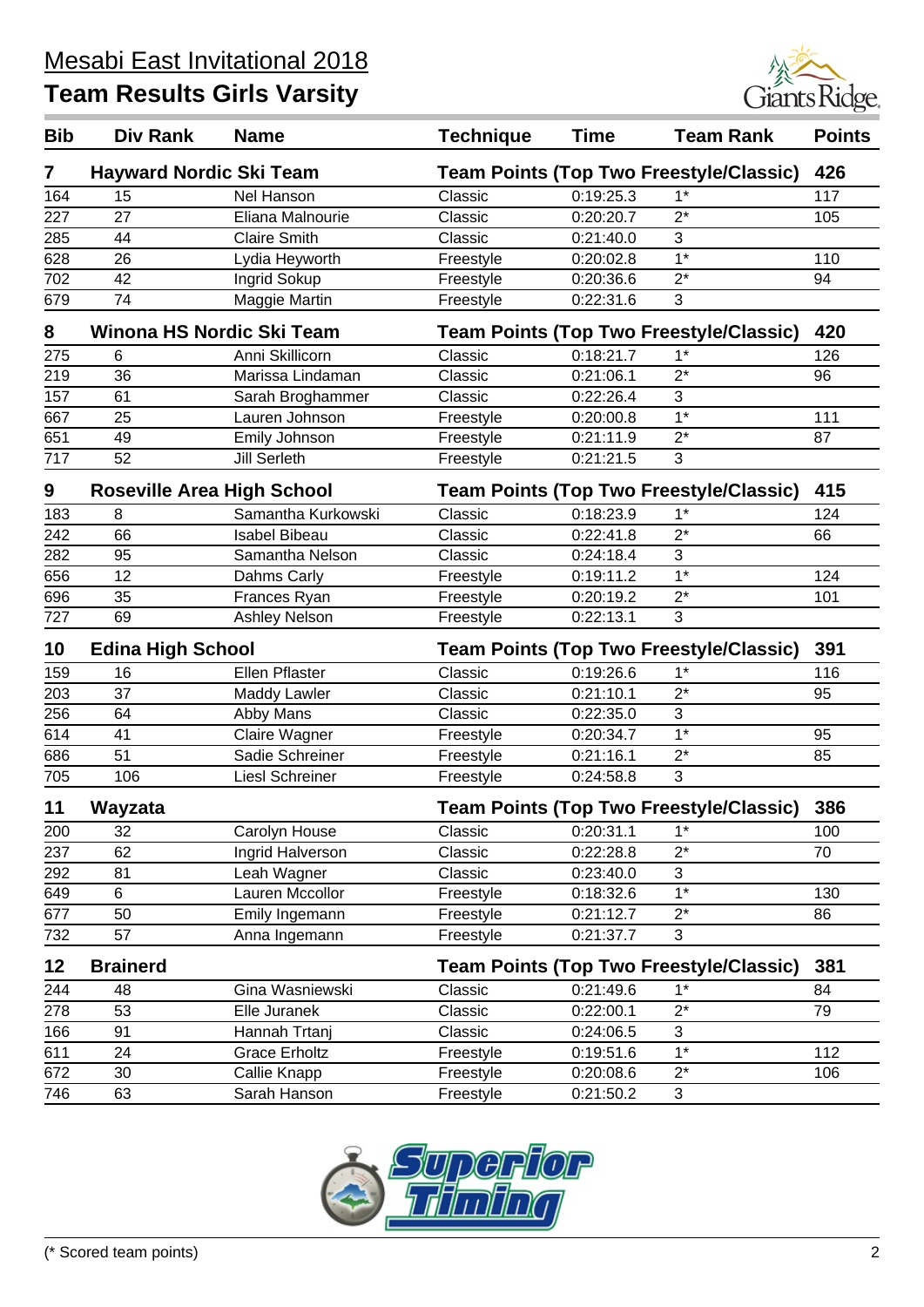

| <b>Bib</b> | Div Rank                                                                   | <b>Name</b>                      | <b>Technique</b> | <b>Time</b> | <b>Team Rank</b>                                        | <b>Points</b> |
|------------|----------------------------------------------------------------------------|----------------------------------|------------------|-------------|---------------------------------------------------------|---------------|
| 13         | <b>Orono High School</b>                                                   |                                  |                  |             | <b>Team Points (Top Two Freestyle/Classic)</b>          | 376           |
| 199        | 47                                                                         | Avalon Johnson                   | Classic          | 0:21:48.6   | $1*$                                                    | 85            |
| 246        | 68                                                                         | Sonja Squiers                    | Classic          | 0:22:48.9   | $2^*$                                                   | 64            |
| 272        | 103                                                                        | Elsa Soderstrom                  | Classic          | 0:24:40.3   | 3                                                       |               |
| 652        | 16                                                                         | Jenny Haus                       | Freestyle        | 0:19:28.0   | $1*$                                                    | 120           |
| 690        | 29                                                                         | Alexis Mullen                    | Freestyle        | 0:20:06.7   | $2^*$                                                   | 107           |
| 736        | 60                                                                         | Naomi Ohman                      | Freestyle        | 0:21:40.2   | 3                                                       |               |
| 14         | Alexandria                                                                 |                                  |                  |             | <b>Team Points (Top Two Freestyle/Classic)</b>          | 373           |
| 187        | 60                                                                         | Kaisa Bosek                      | Classic          | 0:22:25.2   | $1^*$                                                   | 72            |
| 250        | 76                                                                         | Kamryn Coauette                  | Classic          | 0:23:14.0   | $2^*$                                                   | 56            |
| 202        | 88                                                                         | Emma Reineke                     | Classic          | 0:24:01.0   | 3                                                       |               |
| 661        | 10                                                                         | <b>Bethany Miller</b>            | Freestyle        | 0:19:08.8   | $1*$                                                    | 126           |
| 630        | 17                                                                         | Stormy Hegg                      | Freestyle        | 0:19:30.9   | $2^*$                                                   | 119           |
| 728        | 33                                                                         | Carli Vrchota                    | Freestyle        | 0:20:16.9   | 3                                                       |               |
| 14         | ME / VA / EG Nordic Team<br><b>Team Points (Top Two Freestyle/Classic)</b> |                                  | 373              |             |                                                         |               |
| 170        | 28                                                                         | Anna Greenlee                    | Classic          | 0:20:23.1   | $1*$                                                    | 104           |
| 208        | 77                                                                         | <b>Callie Garland</b>            | Classic          | 0:23:15.4   | $2^*$                                                   | 55            |
| 638        | 15                                                                         | <b>Christine Hafdahl</b>         | Freestyle        | 0:19:20.1   | $1*$                                                    | 121           |
| 698        | 43                                                                         | <b>Natalie Fultz</b>             | Freestyle        | 0:20:38.3   | $\overline{2^*}$                                        | 93            |
|            |                                                                            |                                  |                  |             |                                                         |               |
| 16<br>169  | <b>White Bear Lake</b><br>5                                                | Olivia Schwintek                 | Classic          | 0:18:12.1   | <b>Team Points (Top Two Freestyle/Classic)</b><br>$1^*$ | 369<br>127    |
| 216        | 56                                                                         | Madison Loppnow                  | Classic          | 0:22:16.4   | $2^*$                                                   | 76            |
| 279        | 86                                                                         | <b>Emily Brockberg</b>           | Classic          | 0:23:56.2   | 3                                                       |               |
| 668        | 38                                                                         | Claire Larson                    | Freestyle        | 0:20:26.2   | $\overline{1^*}$                                        | 98            |
| 718        | 68                                                                         | Josie Moor                       | Freestyle        | 0:22:03.3   | $2^*$                                                   | 68            |
| 617        | 83                                                                         | Lauren Loppnow                   | Freestyle        | 0:23:02.4   | 3                                                       |               |
| 17         |                                                                            |                                  |                  |             | <b>Team Points (Top Two Freestyle/Classic)</b>          | 367           |
|            | <b>Bemidji High School</b>                                                 |                                  |                  |             | $1*$                                                    |               |
| 173        | 35                                                                         | Kinley Prestegard                | Classic          | 0:20:59.6   |                                                         | 97            |
| 222        | 40                                                                         | Gwendolyn Youso                  | Classic          | 0:21:22.4   | $2^*$                                                   | 92            |
| 259        | 71                                                                         | Alyse Stone                      | Classic          | 0:23:01.6   | 3<br>$1*$                                               |               |
| 639        | 13                                                                         | Sadie Hamrin                     | Freestyle        | 0:19:14.6   |                                                         | 123           |
| 691        | 81                                                                         | Damaris Berg                     | Freestyle        | 0:23:00.1   | $2^*$                                                   | 55            |
| 714        | 88                                                                         | Sarah Pollock                    | Freestyle        | 0:23:15.9   | 3                                                       |               |
| 18         | <b>Elk River/Zimmerman</b>                                                 |                                  |                  |             | <b>Team Points (Top Two Freestyle/Classic)</b>          | 358           |
| 193        | 42                                                                         | Addie Hohlen                     | Classic          | 0:21:33.1   | $1^*$                                                   | 90            |
| 234        | 51                                                                         | Kaja Montplaisir                 | Classic          | 0:21:57.6   | $2^*$                                                   | 81            |
| 268        | 97                                                                         | Ilus Gallay                      | Classic          | 0:24:24.0   | 3                                                       |               |
| 648        | 10                                                                         | Cheresa Bouley                   | Freestyle        | 0:19:08.8   | $1^*$                                                   | 126           |
| 688        | 75                                                                         | Annica Carr                      | Freestyle        | 0:22:32.8   | $2^*$                                                   | 61            |
| 750        | 84                                                                         | <b>Madison Mitzuk</b>            | Freestyle        | 0:23:05.4   | 3                                                       |               |
| 19         |                                                                            | <b>Chaska and Chanhassen HSs</b> |                  |             | <b>Team Points (Top Two Freestyle/Classic)</b>          | 357           |
| 167        | 41                                                                         | Ellen Adams                      | Classic          | 0:21:30.7   | $1*$                                                    | 91            |
| 218        | 73                                                                         | Anika Sather                     | Classic          | 0:23:02.2   | $2^*$                                                   | 59            |
|            |                                                                            | ◒                                | $ \sqrt{n}$      | 75 an       |                                                         |               |

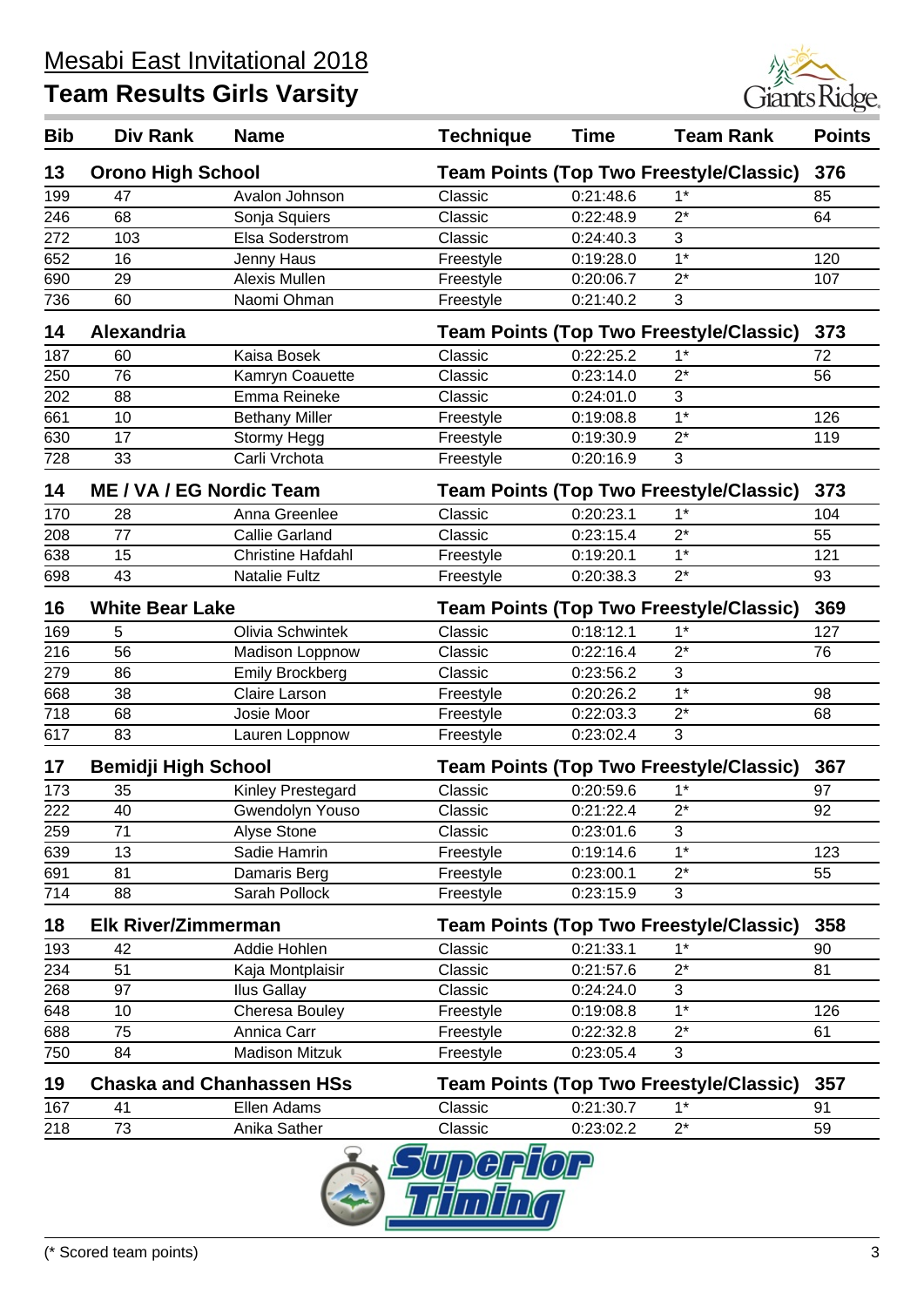

| <b>Bib</b> | <b>Div Rank</b>                 | <b>Name</b>             | <b>Technique</b>                               | <b>Time</b>                                    | <b>Team Rank</b>                               | <b>Points</b> |  |
|------------|---------------------------------|-------------------------|------------------------------------------------|------------------------------------------------|------------------------------------------------|---------------|--|
| 622        | 31                              | <b>Alex Harmdierks</b>  | Freestyle                                      | 0:20:12.3                                      | $1*$                                           | 105           |  |
| 669        | 34                              | Olivia Anderson         | Freestyle                                      | 0:20:18.3                                      | $\overline{2^*}$                               | 102           |  |
| 747        | 67                              | <b>Grace Ewing</b>      | Freestyle                                      | 0:21:56.8                                      | 3                                              |               |  |
| 20         | <b>Hopkins</b>                  |                         |                                                |                                                | <b>Team Points (Top Two Freestyle/Classic)</b> | 351           |  |
| 171        | 17                              | Kaelin Jackson          | Classic                                        | 0:19:27.1                                      | $1^*$                                          | 115           |  |
| 240        | 24                              | Kyra Jackson            | Classic                                        | 0:20:04.7                                      | $2^*$                                          | 108           |  |
| 267        | 30                              | Elena Munger            | Classic                                        | 0:20:24.8                                      | 3                                              |               |  |
| 664        | 47                              | Lily Den Harton         | Freestyle                                      | 0:21:04.0                                      | $\overline{1^*}$                               | 89            |  |
| 742        | 97                              | Lily Provenzano         | Freestyle                                      | 0:24:00.6                                      | $2^*$                                          | 39            |  |
| 21         | <b>Proctor/Hermantown</b>       |                         |                                                | <b>Team Points (Top Two Freestyle/Classic)</b> |                                                |               |  |
| 210        | 75                              | <b>Sydney Binsfield</b> | Classic                                        | 0:23:06.1                                      | $1^*$                                          | 57            |  |
| 176        | 110                             | Ingretta Olson          | Classic                                        | 0:25:33.2                                      | $2^*$                                          | 22            |  |
| 274        | 112                             | Natalie Blevins         | Classic                                        | 0:25:37.3                                      | 3                                              |               |  |
| 627        | 1                               | Hannah Bettendorf       | Freestyle                                      | 0:16:46.1                                      | $1*$                                           | 135           |  |
| 687        | 14                              | Megan Bettendorf        | Freestyle                                      | 0:19:17.0                                      | $2^*$                                          | 122           |  |
| 723        | 132                             | <b>Madie Heine</b>      | Freestyle                                      | 0:32:57.9                                      | 3                                              |               |  |
| 22         | <b>Benilde-St. Margaret</b>     |                         | <b>Team Points (Top Two Freestyle/Classic)</b> |                                                | 323                                            |               |  |
| 190        | 31                              | Ava Schieffert          | Classic                                        | 0:20:29.1                                      | $1*$                                           | 101           |  |
| 211        | 108                             | Erin Long               | Classic                                        | 0:25:06.6                                      | $2^*$                                          | 24            |  |
| 620        | $\overline{4}$                  | <b>Charlie Brown</b>    | Freestyle                                      | 0:17:47.7                                      | $1*$                                           | 132           |  |
| 725        | 70                              | <b>Tracy Renier</b>     | Freestyle                                      | 0:22:14.5                                      | $2^*$                                          | 66            |  |
| 741        | 113                             | Nicole Dorn             | Freestyle                                      | 0:25:32.7                                      | 3                                              |               |  |
| 23         | <b>Little Falls High School</b> |                         |                                                |                                                | <b>Team Points (Top Two Freestyle/Classic)</b> | 316           |  |
| 184        | 46                              | Alice Foote             | Classic                                        | 0:21:48.6                                      | $1^*$                                          | 86            |  |
| 228        | 49                              | <b>Katie Corbett</b>    | Classic                                        | 0:21:50.0                                      | $2^*$                                          | 83            |  |
| 266        | 113                             | Catherine Zak           | Classic                                        | 0:25:53.5                                      | 3                                              |               |  |
| 612        | 27                              | Molly Lange             | Freestyle                                      | 0:20:03.5                                      | $1*$                                           | 109           |  |
| 681        | 98                              | <b>Maddy Marquett</b>   | Freestyle                                      | 0:24:02.9                                      | $2^*$                                          | 38            |  |
| 730        | 102                             | Camilla Johnson         | Freestyle                                      | 0:24:21.0                                      | 3                                              |               |  |
| 24         | <b>Coon Rapids High School</b>  |                         |                                                |                                                | <b>Team Points (Top Two Freestyle/Classic)</b> | 314           |  |
| 185        | 19                              | Abby Ellenbecker        | Classic                                        | 0:19:32.4                                      | $1^*$                                          | 113           |  |
| 212        | 74                              | Maddie Keran            | Classic                                        | 0:23:02.4                                      | $2^\star$                                      | 58            |  |
| 258        | 89                              | Lilah Gilyard           | Classic                                        | 0:24:02.9                                      | 3                                              |               |  |
| 682        | 37                              | Olivia Ellenbecker      | Freestyle                                      | 0:20:25.8                                      | $1*$                                           | 99            |  |
| 646        | 92                              | Izzy Haberman           | Freestyle                                      | 0:23:38.5                                      | $2^*$                                          | 44            |  |
| 707        | 115                             | Sarah Eichstadt         | Freestyle                                      | 0:25:34.6                                      | 3                                              |               |  |
| 25         | <b>Anoka High Schoo</b>         |                         | <b>Team Points (Top Two Freestyle/Classic)</b> |                                                |                                                | 309           |  |
| 192        | 67                              | <b>Sydney Paulson</b>   | Classic                                        | 0:22:41.9                                      | $1*$                                           | 65            |  |
| 231        | 79                              | Lily Larson             | Classic                                        | 0:23:27.1                                      | $2^*$                                          | 53            |  |
| 265        | 107                             | Alli Becker             | Classic                                        | 0:25:05.6                                      | 3                                              |               |  |
| 654        | 20                              | <b>Taylor Krone</b>     | Freestyle                                      | 0:19:40.5                                      | $1*$                                           | 116           |  |
| 674        | 61                              | <b>Claire Thorpe</b>    | Freestyle                                      | 0:21:47.1                                      | $2^*$                                          | 75            |  |
| 701        | 90                              | <b>Britta Larson</b>    | Freestyle                                      | 0:23:23.9                                      | $\sqrt{3}$                                     |               |  |

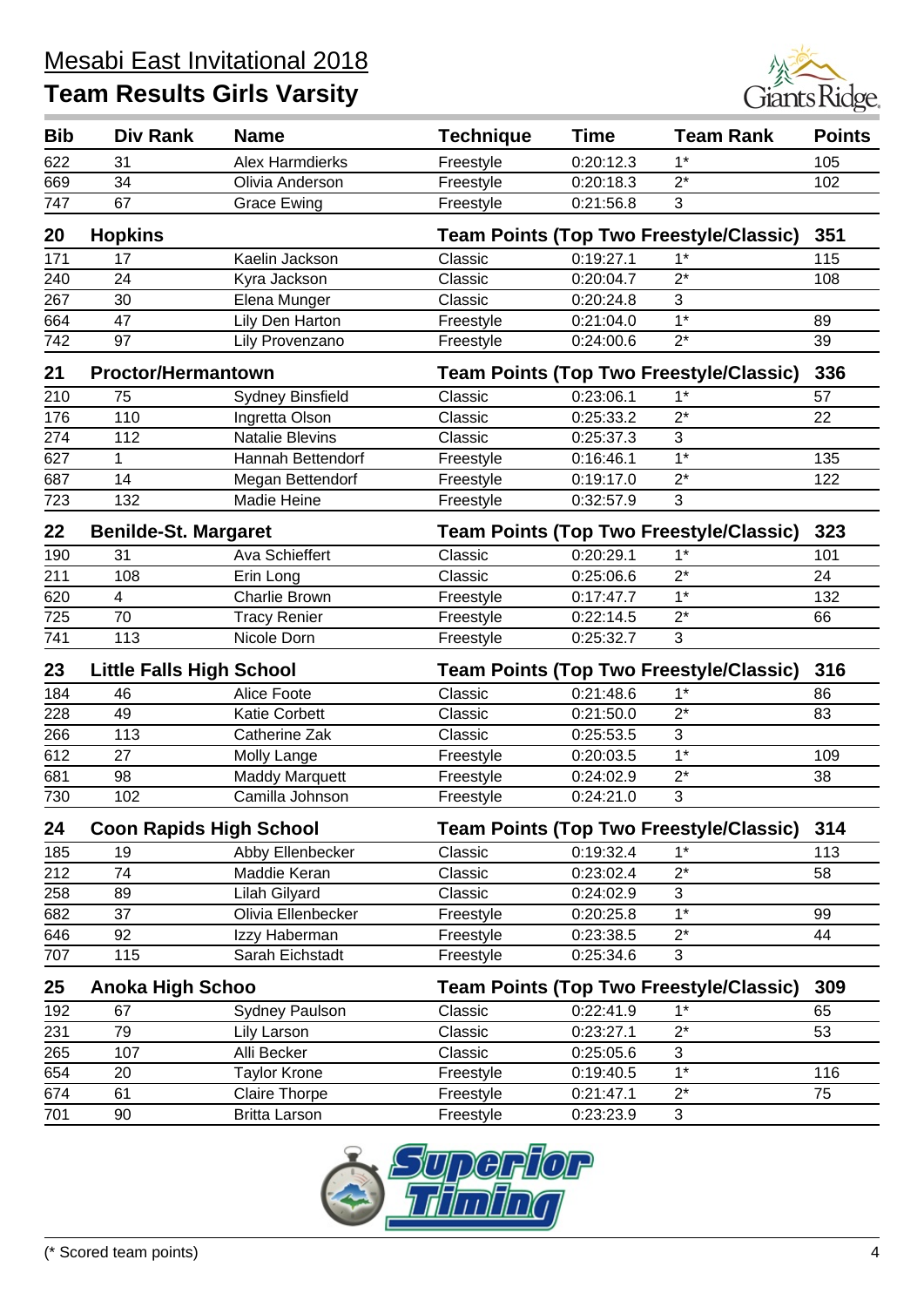

| <b>Bib</b>       | <b>Div Rank</b>                  | <b>Name</b>                                | <b>Technique</b>                               | <b>Time</b> | <b>Team Rank</b>                               | <b>Points</b> |
|------------------|----------------------------------|--------------------------------------------|------------------------------------------------|-------------|------------------------------------------------|---------------|
| 26               | <b>Washburn High School</b>      |                                            |                                                |             | Team Points (Top Two Freestyle/Classic)        | 300           |
| 194              | 57                               | Gillian Leugers                            | Classic                                        | 0:22:21.0   | $1*$                                           | 75            |
| 255              | 70                               | Ella Endo                                  | Classic                                        | 0:22:53.2   | $2^*$                                          | 62            |
| 224              | 82                               | Gillian Bode                               | Classic                                        | 0:23:48.2   | 3                                              |               |
| 647              | 45                               | <b>Etta Leugers</b>                        | Freestyle                                      | 0:20:46.5   | $1*$                                           | 91            |
| 678              | 64                               | Anya Healy                                 | Freestyle                                      | 0:21:51.2   | $2^*$                                          | 72            |
| 751              | 80                               | Phoebe Schwartz                            | Freestyle                                      | 0:22:59.5   | 3                                              |               |
| 27               | <b>Cathedral High School</b>     |                                            |                                                |             | <b>Team Points (Top Two Freestyle/Classic)</b> | 298           |
| 249              | 55                               | <b>Tessa Schwinn</b>                       | Classic                                        | 0:22:16.1   | $1*$                                           | 77            |
| 195              | 69                               | Lydia Anderson                             | Classic                                        | 0:22:49.3   | $2^*$                                          | 63            |
| 239              | 85                               | Josie Boelter                              | Classic                                        | 0:23:53.7   | 3                                              |               |
| 640              | 48                               | Colette Jemming                            | Freestyle                                      | 0:21:08.8   | $1*$                                           | 88            |
| $\overline{721}$ | 66                               | Emma Wildeson                              | Freestyle                                      | 0:21:56.2   | $\overline{2^*}$                               | 70            |
| 665              | 78                               | Jaden Nguyen                               | Freestyle                                      | 0:22:53.3   | 3                                              |               |
| 28               | <b>Superiorland</b>              |                                            |                                                |             | <b>Team Points (Top Two Freestyle/Classic)</b> | 297           |
| 197              | 7                                | Ericka Asmus                               | Classic                                        | 0:18:22.3   | $1*$                                           | 125           |
| 220              | 87                               | Emma Stahl                                 | Classic                                        | 0:23:56.9   | $2^*$                                          | 45            |
| 635              | 58                               | <b>Isabel Carr</b>                         | Freestyle                                      | 0:21:37.8   | $1*$                                           | 78            |
| 695              | 87                               | Sammy Borzick                              | Freestyle                                      | 0:23:11.2   | $2^*$                                          | 49            |
| 29               | <b>Copper Country Ski Tigers</b> |                                            | <b>Team Points (Top Two Freestyle/Classic)</b> |             |                                                | 294           |
| 158              | 11                               | Anabel Needham                             | Classic                                        | 0:18:54.5   | $1*$                                           | 121           |
| 206              | 33                               | Maria Velat                                | Classic                                        | 0:20:54.4   | $\overline{2^*}$                               | 99            |
| 260              | 84                               | Angie Grunert                              | Classic                                        | 0:23:53.0   | 3                                              |               |
| 618              | 62                               | Kora Johnson                               | Freestyle                                      | 0:21:49.6   | $\overline{1^*}$                               | 74            |
| 30               | <b>CEC Nordic</b>                |                                            |                                                |             | <b>Team Points (Top Two Freestyle/Classic)</b> | 272           |
| 177              | 93                               | Andrea Hille                               | Classic                                        | 0:24:11.5   | $1^*$                                          | 39            |
| 215              | 98                               | Hannah Zuck                                | Classic                                        | 0:24:28.0   | $2^*$                                          | 34            |
| 251              | 122                              | <b>Erin Turner</b>                         | Classic                                        | 0:27:44.7   | 3                                              |               |
| 633              | 19                               | <b>Franny Slater</b>                       | Freestyle                                      | 0:19:38.3   | $1*$                                           | 117           |
| 660              | 54                               | <b>Elise Pickar</b>                        | Freestyle                                      | 0:21:36.0   | $2^*$                                          | 82            |
| 752              | 117                              | <b>Brita Mowers</b>                        | Freestyle                                      | 0:26:05.2   | 3                                              |               |
| 31               | <b>Mounds Park Academy</b>       |                                            |                                                |             | <b>Team Points (Top Two Freestyle/Classic)</b> | 271           |
| 225              | 12                               | Izzy Quam                                  | Classic                                        | 0:19:05.4   | $1*$                                           | 120           |
| 161              | 26                               | Margo Nightingale                          | Classic                                        | 0:20:16.9   | $2^*$                                          | 106           |
| 284              | 43                               | Ellie Quam                                 | Classic                                        | 0:21:33.2   | 3                                              |               |
| 629              | 91                               | Gabby Law                                  | Freestyle                                      | 0:23:35.7   | $1*$                                           | 45            |
| 32               |                                  | <b>St Paul Academy &amp; Summit School</b> |                                                |             | <b>Team Points (Top Two Freestyle/Classic)</b> | 265           |
| 179              | 18                               | Val Hart                                   | Classic                                        | 0:19:30.1   | $1*$                                           | 114           |
| 229              | 63                               | Maddy Breton                               | Classic                                        | 0:22:32.0   | $2^*$                                          | 69            |
| 238              | 115                              | Emelia Hoppe                               | Classic                                        | 0:25:58.1   | 3                                              |               |
| 632              | 86                               | <b>Tessah Green</b>                        | Freestyle                                      | 0:23:10.5   | $1^*$                                          | 50            |
| 662              | 104                              | Lauren Dieperink                           | Freestyle                                      | 0:24:43.1   | $2^*$                                          | 32            |

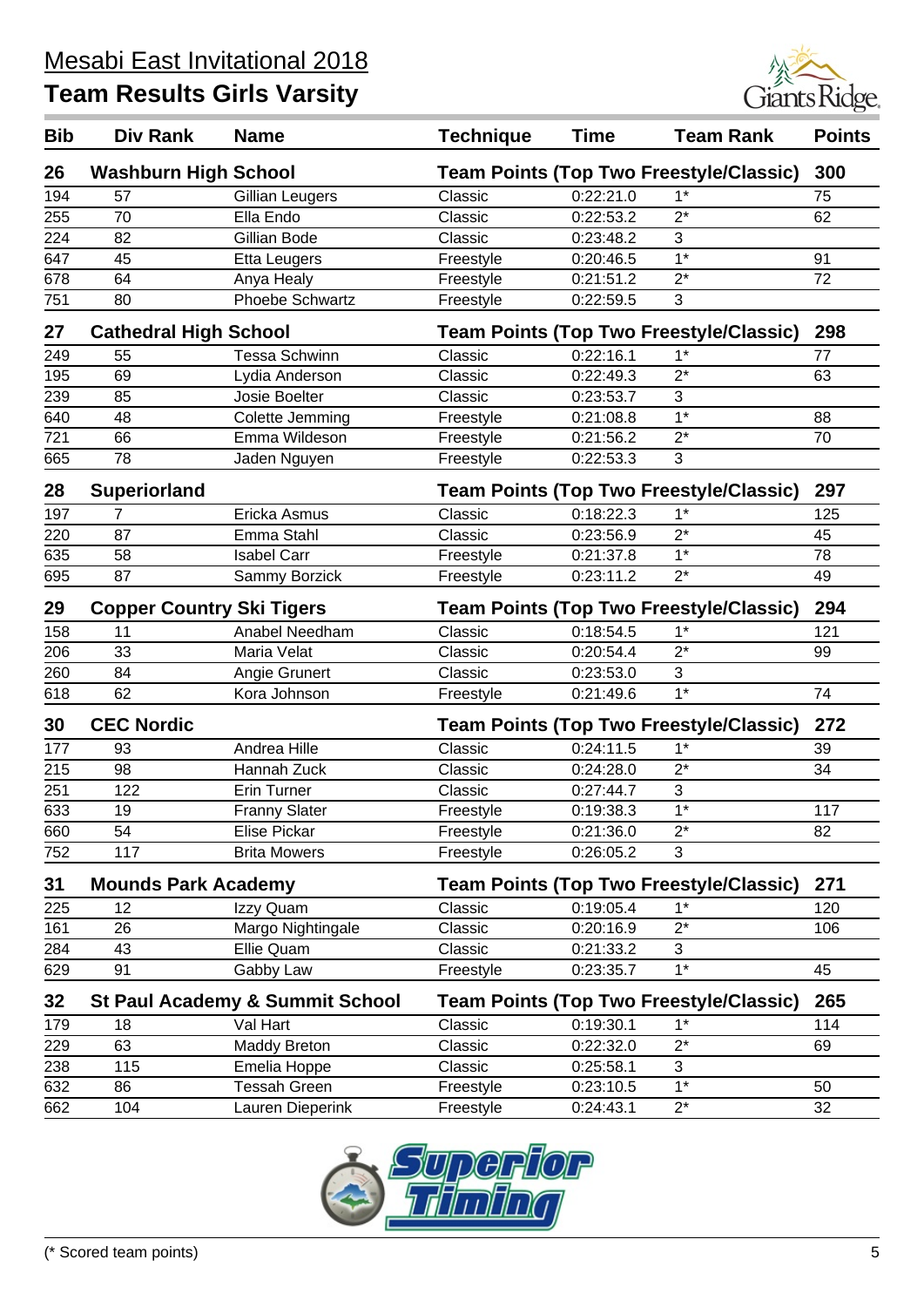

| <b>Bib</b> | Div Rank                                | <b>Name</b>                           | <b>Technique</b> | <b>Time</b> | <b>Team Rank</b>                                        | <b>Points</b> |
|------------|-----------------------------------------|---------------------------------------|------------------|-------------|---------------------------------------------------------|---------------|
| 33         | <b>Maple Grove Senior High</b>          |                                       |                  |             | <b>Team Points (Top Two Freestyle/Classic)</b>          | 243           |
| 155        | 23                                      | Gabbi Bolcer                          | Classic          | 0:19:57.1   | $1*$                                                    | 109           |
| 213        | 50                                      | Christina Bolcer                      | Classic          | 0:21:57.5   | $2^*$                                                   | 82            |
| 277        | 116                                     | Ellen Kivi                            | Classic          | 0:26:11.9   | 3                                                       |               |
| 715        | 109                                     | Kallie Smith                          | Freestyle        | 0:25:00.8   | $1*$                                                    | 27            |
| 650        | 111                                     | Ally Hammann                          | Freestyle        | 0:25:30.1   | $2^*$                                                   | 25            |
| 666        | 119                                     | <b>Christy Heroux</b>                 | Freestyle        | 0:26:13.3   | 3                                                       |               |
| 34         | <b>Duluth Denfeld High School</b>       |                                       |                  |             | <b>Team Points (Top Two Freestyle/Classic)</b>          | 233           |
| 172        | 38                                      | Katherine Skwira-Brown                | Classic          | 0:21:17.1   | $1*$                                                    | 94            |
| 205        | 58                                      | <b>Riley Pohl</b>                     | Classic          | 0:22:22.7   | $2^*$                                                   | 74            |
| 289        | 83                                      | Rachel Skwira-Brown                   | Classic          | 0:23:52.7   | 3                                                       |               |
| 619        | 71                                      | Hannah Feyen                          | Freestyle        | 0:22:19.4   | $1*$                                                    | 65            |
| 34         | <b>Mounds View High School</b>          |                                       |                  |             | <b>Team Points (Top Two Freestyle/Classic)</b>          | 233           |
| 160        | 52                                      | <b>Sydney Menne</b>                   | Classic          | 0:21:57.7   | $1^*$                                                   | 80            |
| 287        | 92                                      | Katie Sheldon                         | Classic          | 0:24:08.2   | $2^*$                                                   | 40            |
| 217        | 106                                     | Amelia Podolny                        | Classic          | 0:25:03.5   | 3                                                       |               |
| 653        | 77                                      | Gabby Olson                           | Freestyle        | 0:22:41.2   | $\overline{1^*}$                                        | 59            |
| 659        | 82                                      | <b>Aurora Weirens</b>                 | Freestyle        | 0:23:00.3   | $2^*$                                                   | 54            |
| 744        | 108                                     | Ina Poecher                           | Freestyle        | 0:24:59.8   | 3                                                       |               |
| 36         | <b>Marshall Nordic Ski Team</b>         |                                       |                  |             | <b>Team Points (Top Two Freestyle/Classic)</b>          | 206           |
| 188        | 90                                      | Natalie Welinski                      | Classic          | 0:24:05.3   | $1^*$                                                   | 42            |
| 262        | 109                                     | Mikaela Smith                         | Classic          | 0:25:28.3   | $2^*$                                                   | 23            |
| 221        | 119                                     | Bella Bacigalupo                      | Classic          | 0:26:53.6   | 3                                                       |               |
| 615        | 59                                      | Lucy Campbell                         | Freestyle        | 0:21:38.1   | $1*$                                                    | 77            |
| 700        | 72                                      | Emma Watson                           | Freestyle        | 0:22:19.9   | $2^*$                                                   | 64            |
| 720        | 76                                      | Lucy Watson                           | Freestyle        | 0:22:38.9   | 3                                                       |               |
| 37         | <b>Moorhead High School</b>             |                                       |                  |             | <b>Team Points (Top Two Freestyle/Classic)</b>          | 196           |
| 613        | 36                                      | Sofie Overturf                        | Freestyle        | 0:20:21.4   | $1*$                                                    | 100           |
| 749        | 40                                      | Kate Ludwig                           | Freestyle        | 0:20:33.5   | つ*                                                      | 96            |
| 685        | 65                                      | Lexi Maddux                           | Freestyle        | 0:21:53.3   | 3                                                       |               |
|            |                                         |                                       |                  |             |                                                         |               |
| 38<br>697  | <b>Heritage/Providence Nordic</b><br>55 | Simone Lundquist                      | Freestyle        | 0:21:37.1   | <b>Team Points (Top Two Freestyle/Classic)</b><br>$1^*$ | 161<br>81     |
| 637        | 56                                      | <b>Taylor Lundquist</b>               | Freestyle        | 0:21:37.2   | $2^*$                                                   | 80            |
| 706        | 85                                      | Nalia Petersen                        | Freestyle        | 0:23:06.4   | 3                                                       |               |
| 39         | <b>Park Center HS</b>                   |                                       |                  |             | <b>Team Points (Top Two Freestyle/Classic)</b>          | 138           |
| 175        | 39                                      | Elizabeth Mattson                     | Classic          | 0:21:17.1   | $1^*$                                                   | 93            |
| 634        | 100                                     | Rachel Mummah                         | Freestyle        | 0:24:07.2   | $1^*$                                                   | 36            |
| 673        | 127                                     | <b>Bailey Massicotte</b>              | Freestyle        | 0:29:02.0   | $2^*$                                                   | 9             |
| 731        | 131                                     | Hannah Bautch                         | Freestyle        | 0:32:09.6   | 3                                                       |               |
| 40         |                                         | <b>Spring Lake Park/St Anthony HS</b> |                  |             | <b>Team Points (Top Two Freestyle/Classic)</b>          | 122           |
| 248        | 72                                      | Claire Vandentop                      | Classic          | 0:23:01.6   | $1*$                                                    | 60            |
| 280        | 99                                      | Kirstin King                          | Classic          | 0:24:29.8   | $2^*$                                                   | 33            |
|            |                                         |                                       | ౼                |             |                                                         |               |

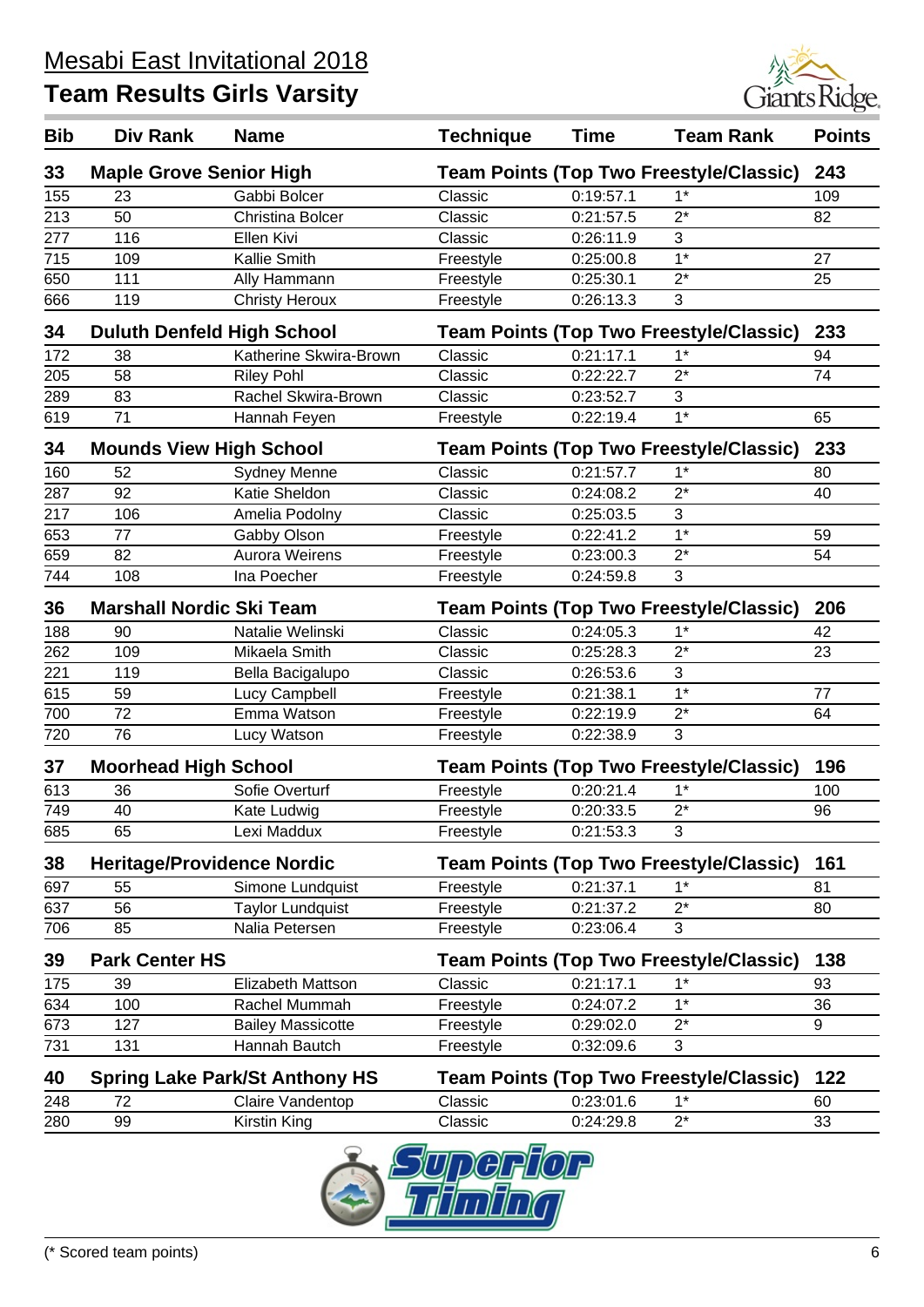

| <b>Bib</b> | Div Rank                          | <b>Name</b>                              | <b>Technique</b> | <b>Time</b> | <b>Team Rank</b>                               | <b>Points</b>           |
|------------|-----------------------------------|------------------------------------------|------------------|-------------|------------------------------------------------|-------------------------|
| 162        | 102                               | Ava Grotting                             | Classic          | 0:24:40.2   | 3                                              |                         |
| 710        | 118                               | Brynn Boessen                            | Freestyle        | 0:26:08.4   | $\overline{1^*}$                               | 18                      |
| 693        | 125                               | <b>Lily Saddoris</b>                     | Freestyle        | 0:28:26.0   | $2^*$                                          | 11                      |
| 41         | <b>Math &amp; Science Academy</b> |                                          |                  |             | <b>Team Points (Top Two Freestyle/Classic)</b> | 121                     |
| 233        | 65                                | <b>Tierney Wolfgram</b>                  | Classic          | 0:22:36.2   | $1^*$                                          | 67                      |
| 163        | 78                                | <b>Claire Anderson</b>                   | Classic          | 0:23:18.0   | $2^*$                                          | 54                      |
| 42         | <b>Mora Ski Club</b>              |                                          |                  |             | <b>Team Points (Top Two Freestyle/Classic)</b> | 98                      |
| 180        | 34                                | Johanna Schwinghamer                     | Classic          | 0:20:56.2   | $1^*$                                          | 98                      |
| 43         |                                   | <b>Mound Westonka High School</b>        |                  |             | <b>Team Points (Top Two Freestyle/Classic)</b> | 97                      |
| 241        | 104                               | <b>Calli Battis</b>                      | Classic          | 0:24:44.1   | $1*$                                           | 28                      |
| 286        | 126                               | <b>Audrey Woychick</b>                   | Classic          | 0:28:33.9   | $2^*$                                          | 6                       |
| 670        | 95                                | Lauren Lachenmayer                       | Freestyle        | 0:23:43.2   | $1*$                                           | 41                      |
| 644        | 114                               | Molly Schoephoerster                     | Freestyle        | 0:25:33.6   | $2^*$                                          | 22                      |
| 44         | <b>Willmar Public Schools</b>     |                                          |                  |             | <b>Team Points (Top Two Freestyle/Classic)</b> | 96                      |
| 236        | 121                               | <b>Marina Moyers</b>                     | Classic          | 0:27:14.9   | $1*$                                           | 11                      |
| 182        | 129                               | Joely Palmer                             | Classic          | 0:29:57.6   | $\overline{2^*}$                               | 3                       |
| 645        | 89                                | Laura Christianson                       | Freestyle        | 0:23:20.7   | $1*$                                           | 47                      |
| 699        | 101                               | Parker Cook                              | Freestyle        | 0:24:08.3   | $2^*$                                          | 35                      |
| 45         | <b>Mahtomedi High School</b>      |                                          |                  |             | <b>Team Points (Top Two Freestyle/Classic)</b> | 95                      |
| 226        | 120                               | Lauren Whiterabbit                       | Classic          | 0:26:54.0   | $1*$                                           | 12                      |
| 269        | 123                               | Abby Halverson                           | Classic          | 0:27:51.7   | $2^*$                                          | 9                       |
| 724        | 93                                | Mickenna Affolter                        | Freestyle        | 0:23:39.1   | $\overline{1^*}$                               | 43                      |
| 719        | 105                               | Jenna Halverson                          | Freestyle        | 0:24:48.1   | $2^*$                                          | 31                      |
| 683        | 110                               | Lily Engebretson                         | Freestyle        | 0:25:27.2   | 3                                              |                         |
| 46         | <b>Minnehaha Academy</b>          |                                          |                  |             | <b>Team Points (Top Two Freestyle/Classic)</b> | 68                      |
| 264        | 96                                | Linnea Askegaard                         | Classic          | 0:24:22.6   | $1*$                                           | 36                      |
| 181        | 100                               | Annika Hedges                            | Classic          | 0:24:40.2   | $2^*$                                          | 32                      |
| 270        | 101                               | Cece Schurke                             | Classic          | 0:24:40.2   | 3                                              |                         |
| 47         | <b>Simley High School</b>         |                                          |                  |             | <b>Team Points (Top Two Freestyle/Classic)</b> | 64                      |
| 631        | 73                                | Danielle Ungurian                        | Freestyle        | 0:22:28.5   | $1^*$                                          | 63                      |
| 709        | 135                               | <b>Isabelle Pippert</b>                  | Freestyle        | 0:35:36.4   | $2^*$                                          | 1                       |
| 48         |                                   | <b>Otter Tail Nordic Ski Association</b> |                  |             | <b>Team Points (Top Two Freestyle/Classic)</b> | 53                      |
| 230        | 94                                | Berit Skogen                             | Classic          | 0:24:17.3   | $1*$                                           | 38                      |
| 235        | 117                               | <b>Molly Dirks</b>                       | Classic          | 0:26:16.0   | $2^*$                                          | 15                      |
| 49         | <b>Apollo High School</b>         |                                          |                  |             | <b>Team Points (Top Two Freestyle/Classic)</b> | 40                      |
| 189        | 125                               | Julia Karls                              | Classic          | 0:28:04.4   | $1*$                                           | $\overline{7}$          |
| 223        | 128                               | Mikayla Zaske                            | Classic          | 0:29:38.0   | $2^*$                                          | $\overline{\mathbf{4}}$ |
| 642        | 121                               | Maggie Ringsmuth                         | Freestyle        | 0:26:46.9   | $1*$                                           | 15                      |
| 676        | 122                               | Rachel Warner                            | Freestyle        | 0:26:53.0   | $2^*$                                          | 14                      |
| 722        | 133                               | <b>Bethaney Gnopp</b>                    | Freestyle        | 0:32:58.5   | 3                                              |                         |